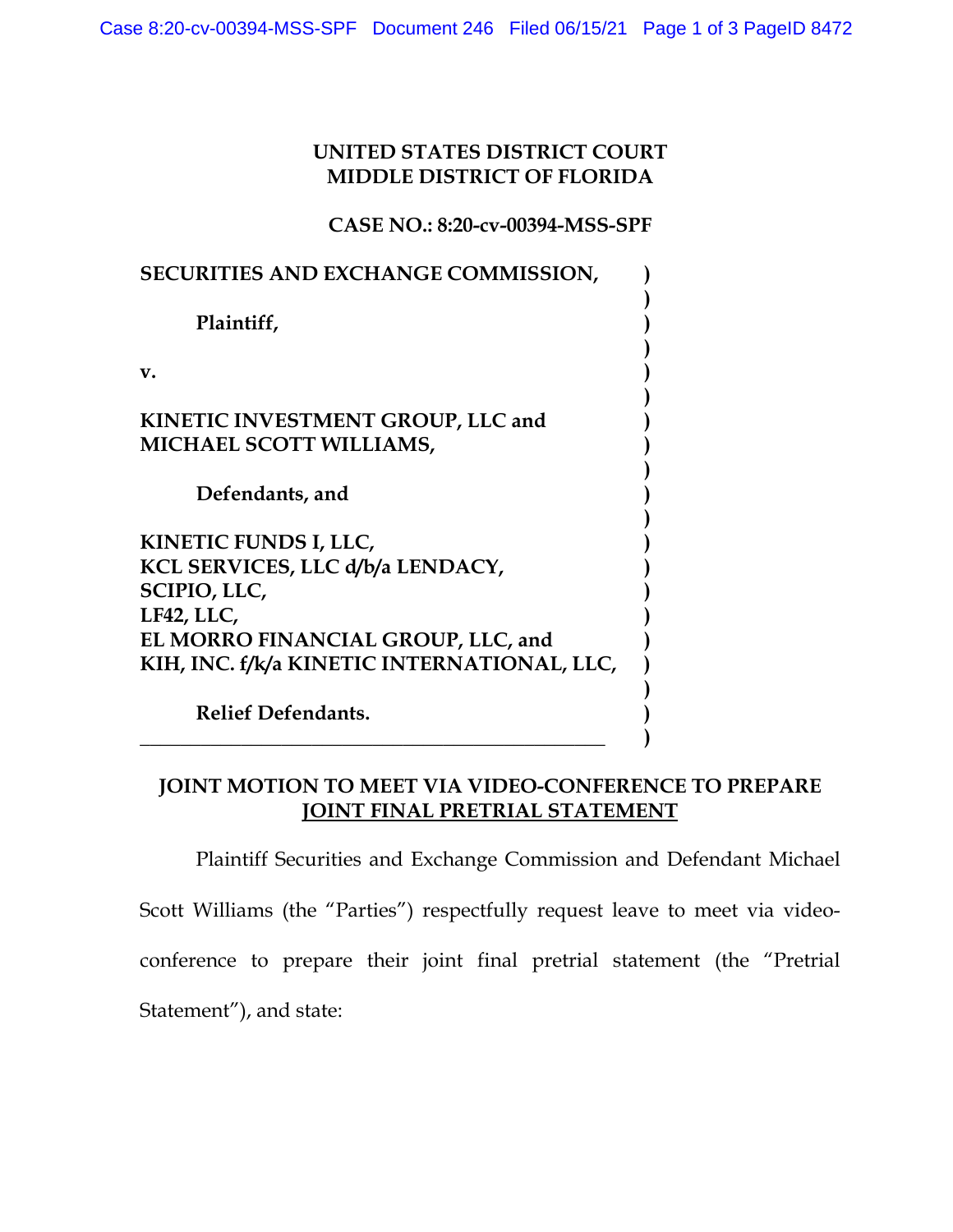The Parties are required to meet in person by July 12, 2021 to prepare the Pretrial Statement. *See* Case Management and Scheduling Order ("Scheduling Order"), ECF No. 88 at §III. In an effort to conserve resources and in light of defense counsel's pre-scheduled travel, the Parties request leave to meet via video-conference instead. The Parties agree to conduct the virtual meeting in the same manner as they would if meeting in person, and to address the items set forth in the Scheduling Order with the aim of narrowing the issues for trial.

WHEREFORE, the Parties respectfully request the entry of the proposed order attached to this Joint Motion.

## **LOCAL RULE 3.01(g) CERTIFICATE OF GOOD FAITH CONFERENCE**

I HEREBY CERTIFY that, in accordance with Middle District Local Rule  $3.01(g)$ , the undersigned has conferred with counsel for Williams, who have indicated they join in this motion and permit the use of their electronic signatures in this filing.

June 15, 2021 Respectfully submitted,

By: */s/ Stephanie N. Moot* Christine Nestor Senior Trial Counsel Fla. Bar No. 597211 Direct Dial: (305) 982-6367 E-mail: nestorc@sec.gov

2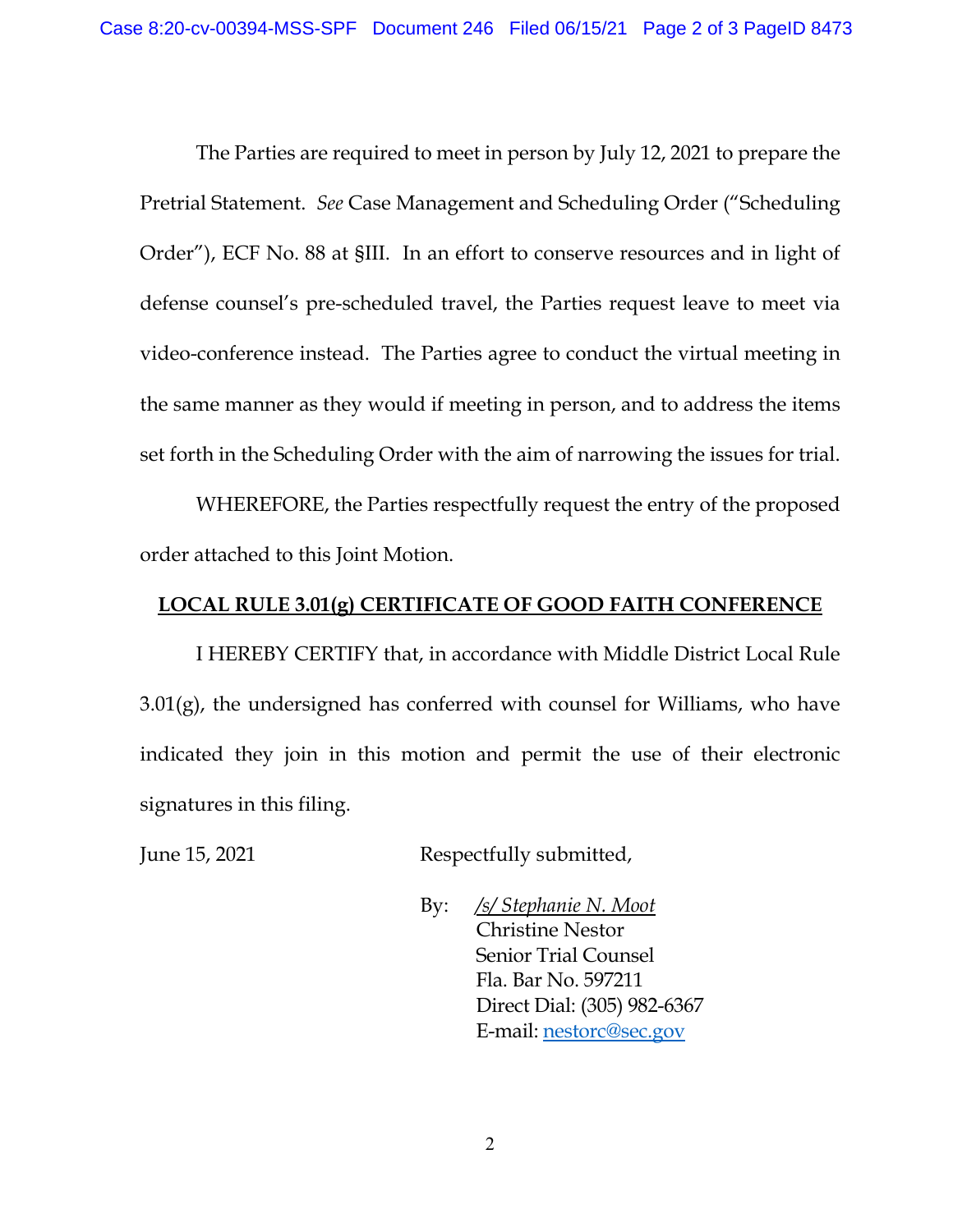Stephanie N. Moot Senior Trial Counsel Fla. Bar No. 30377 Direct Dial: (305) 982-6313 E-mail: moots@sec.gov Attorneys for Plaintiff **Securities and Exchange Commission** 801 Brickell Avenue, Suite 1950 Miami, FL 33131 Facsimile: (305) 536-4154

By: */s/ Timothy W. Schulz* Timothy W. Schulz, Esq., FBN 073024 TIMOTHY W. SCHULZ, P.A. 224 Datura Street, Suite 815 West Palm Beach, Florida 33401 Telephone: (561) 659-1167 Facsimile: (561) 659-1168 Email: schulzt@twslegal.com Email: e-service@twslegal.com *Co-Trial Counsel for Defendants* 

By: */s/ Jon A. Jacobson* Jon A. Jacobson, Esq., FBN 155748 JACOBSON LAW P.A. 224 Datura St., Suite 812 West Palm Beach, FL 33401 Telephone: (561) 880-8900 Facsimile: (561) 880-8910 Email: jjacobson@jlpa.com Email: e-service@jlpa.com *Co-Trial Counsel for Defendants*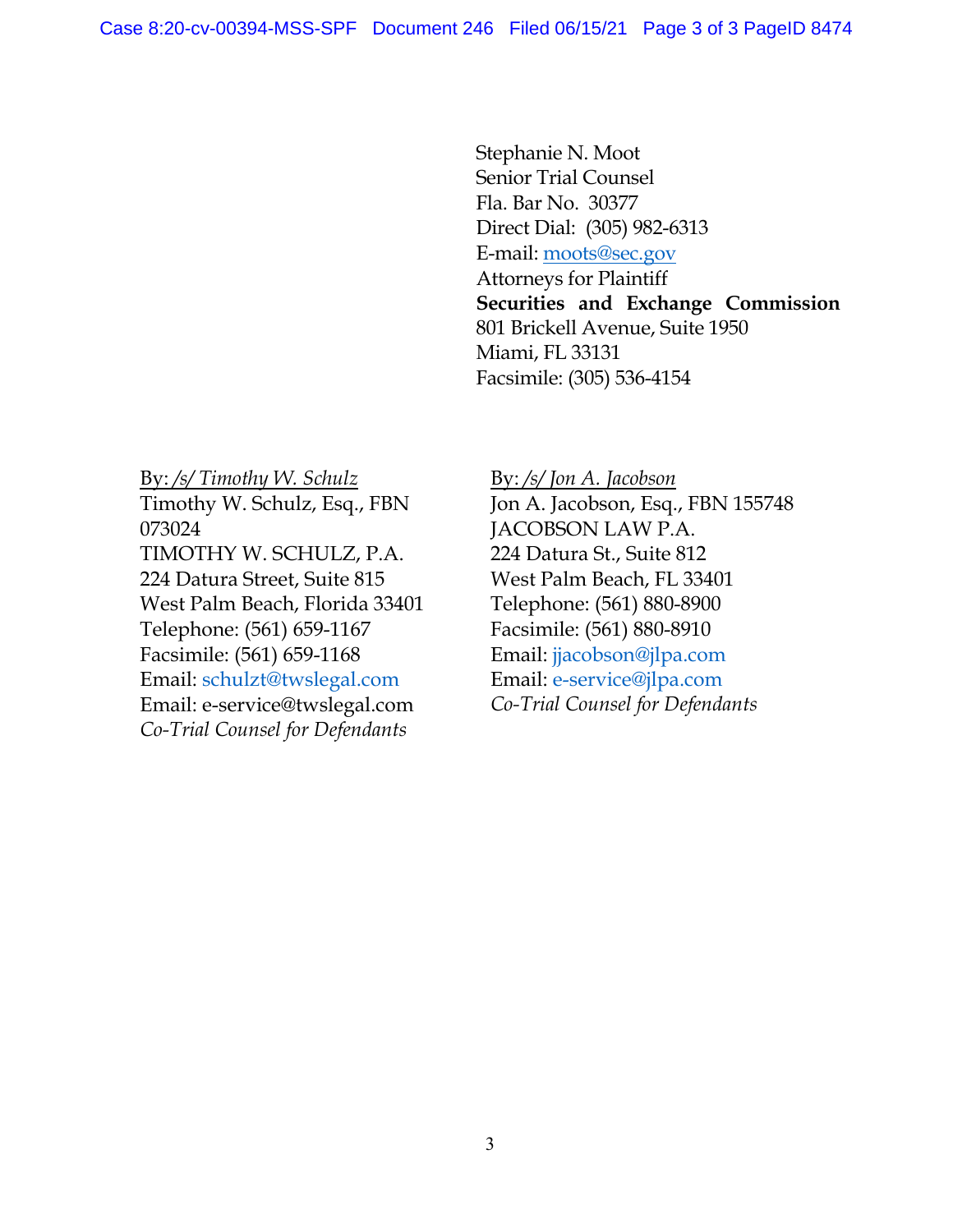## **UNITED STATES DISTRICT COURT MIDDLE DISTRICT OF FLORIDA**

**CASE NO.: 8:20-CV-00394-MSS-SPF** 

| <b>SECURITIES AND EXCHANGE COMMISSION,</b>                                                                                                                                          |  |
|-------------------------------------------------------------------------------------------------------------------------------------------------------------------------------------|--|
| Plaintiff,                                                                                                                                                                          |  |
| v.                                                                                                                                                                                  |  |
| <b>KINETIC INVESTMENT GROUP, LLC and</b><br><b>MICHAEL SCOTT WILLIAMS,</b>                                                                                                          |  |
| Defendants, and                                                                                                                                                                     |  |
| KINETIC FUNDS I, LLC,<br>KCL SERVICES, LLC d/b/a LENDACY,<br><b>SCIPIO, LLC,</b><br>LF42, LLC,<br>EL MORRO FINANCIAL GROUP, LLC, and<br>KIH, INC. f/k/a KINETIC INTERNATIONAL, LLC, |  |
| <b>Relief Defendants.</b>                                                                                                                                                           |  |

# **AGREED ORDER ON JOINT MOTION TO MEET VIA VIDEO-CONFERENCE TO PREPARE JOINT FINAL PRETRIAL STATEMENT**

**THIS CAUSE** comes before the Court for consideration of Plaintiff

Securities and Exchange Commission's and Defendant Michael Scott Williams'

(the "Parties'") joint motion to meet via video-conference to prepare their joint